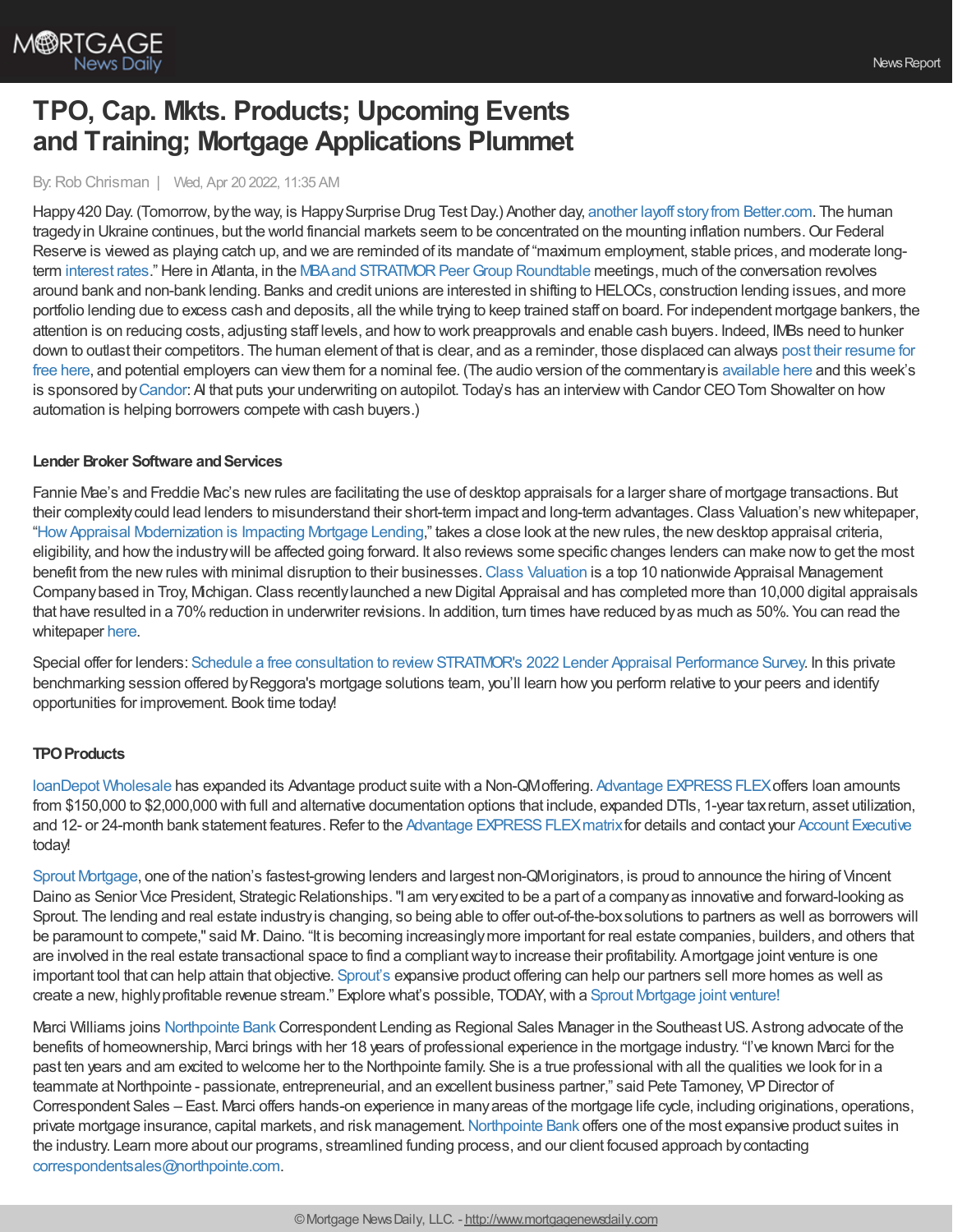Are you looking for a lender who provides flexibilityto your borrowers, allows them to "tell their story" on complexNon-QMloans, and doesn't take days to underwrite your files? Bring them to IMPAC where we employ a common-sense underwriting approach. Our experienced inhouse operations and underwriting teams can set up, disclose, and underwrite your files within 24 hours; rush files are usuallycompleted same day. Borrowers are eligible to receive a credit at closing if their loan reaches CTC status within 21 days through our 21 & DONE program. We also provide your borrowers some stabilityin an ever-changing market: you have the option to lock your rate at time of submission and we still offer 45-day rate locks. Contact an Impac AE or become an [approved](https://impacwholesale.com/Partner-With-Us/) broker today!

### **Training, Education, andConferences Leadus IntoMay**

By2042,Hispanic consumers will make up 7 out of 10 newhomeowners. As Hispanics continue to applyfor mortgage loans at record rates, forward-thinking lenders will embrace this market diversity by building mortgage processes that are accessible to Spanish-speaking borrowers. Learn howyour business can better serve this fast-growing homebuyer market via a free on-demand webinar. Ali Maquet of SimpleNexus and Marc Hernandez of Alterra Home Loans share how mortgage professionals can drive accessibility in the homebuying process and leverage technologyto enable Hispanic consumers to move through the mortgage experience with [confidence.Register](https://bit.ly/3Ex7mDT) and begin elevating your approach to serving the Spanish-speaking market.

As the refis come to a screeching halt and we see an uptick in purchases, the most successful lenders are finding opportunities in this shifting market. On Thursday, April 28 at 1 pm ET / 10 am PT in the National Mortgage Professional Magazine webinar, "4 Keys to Success in a Shifting Market" you'll see what lenders are currentlydoing to support their MLOs growth and maintain their success throughout 2022. You gain insights from Total Expert's Senior Directory of Product Marketing, Lora Osborn, and Intercap Lending's Marketing Systems Manager, Kyle Clark as theycover the 4 keypoints belowthatwill highlight howto maximize success in a shifting market. These include a tech stack that drives success, howto retain customers using your own data,what originators can do to personalize to deepen relationships, and howyou can build brand equity.Click [here](https://attendee.gotowebinar.com/register/8091264709334088972?source=Chrisman) to join on Thursday, April 28.

Class [Valuation](https://www.classvaluation.com/),[DataMaster](https://www.datamasterusa.com/), and [McKissock](https://www.mckissock.com/) Learning offer up a Pro-Series Webinar, ["DataMaster](https://www.mckissock.com/appraisal/pro-series-webinars/) – Reducing Risk and Avoiding Bias." Learn howDataMaster technologycan mitigate unintentional biases in your valuations todayfrom 11AM-12:30PMET.

Fairway Wholesale Lending shared available April training opportunities to learn the ins-and-outs of Marketing Motor in Fairway Wholesale Client Announcement 2022-04-11. And if you're looking to stand out in a competitive industry, generate mortgage leads, and learn howto close more mortgage loans, register for the newest episode of Ignite Broker [Connect,](https://fairwaymc.zoom.us/webinar/register/WN_a5oQz43jRdiQXB8ZqT9s9A) Powered by[FairwayWholesale](https://www.fairwaywholesalelending.com/) Lending. Tune in today at 2PMCT to hear the round table discussion with Ignite EVP, Steve Walker, and Fairway Wholesale Account Managers, Jason McIlavain & Mark Smith, as they share some of the best sales tips and best practices to level up your business.

Fridaythe 22nd is the next edition of The Mortgage Collaborative's Rundown with Rich and Rob covering current events in the mortgage market for 30 minutes starting at noon PT in "The [Rundown](https://mtgcoop.zoom.us/webinar/register/WN_hOUDEqURT9m3mhKCJWRM-A) with Rich and Rob." (If you're interested in [sponsoring](mailto:tgallucci@mtgcoop.com) shows, contact Tom Galluci.)

Learn practical strategies to help you grow your business and close more loans with builders on Thursday, April 28. Register for Zonda's webinar: Boost Builder Business in the New Mortgage Market. Chief Economist, Ali Wolf, and VP of National Sales, Nicollette Chapman, will provide strategic insights and economic analysis of the mortgage industry.

California [MBApresents,](https://register.gotowebinar.com/register/15924648303699723) on Thursday, April 28 at 11:00 AM, a webinar on the topic of "Fair Servicing – Fair Lending Doesn't Stop at Closing!".

The MeridianLink User Forum returns live and in person on May 2–5, in Huntington Beach. The conference will cover topics such as digital lending, loan optimization, and data solutions for the finance and fintech space.

#NEXTSPRING22 is May1-3, live and in person in Dallas although at-home attendees will be integrated with an incredible virtual experience. View #NEXTSPRING22 Self-Serve Sponsorship Store for available sponsorship packages. Contact Vanessa Williams with additional questions byphone (203) 509-9327, [email](mailto:vanessa@nextmortgageevents.com?subject=%2523NEXTSUMMER20%20sponsorship%20info), or [LinkedIn.](https://na01.safelinks.protection.outlook.com/?url=https%253A%252F%252Fnextmortgageconference.us16.list-manage.com%252Ftrack%252Fclick%253Fu%253D508b2b4a4d693490b58a583d0%2526id%253D43ac6d2686%2526e%253Da3e20a0e4e&data=04%257C01%257C%257Ca7e84592638e4dc9124008d9a1f0e0ff%257C84df9e7fe9f640afb435aaaaaaaaaaaa%257C1%257C0%257C637718878214002173%257CUnknown%257CTWFpbGZsb3d8eyJWIjoiMC4wLjAwMDAiLCJQIjoiV2luMzIiLCJBTiI6Ik1haWwiLCJXVCI6Mn0%253D%257C1000&sdata=j0YDKPEcCP5jGMjx2qNY7Lm8Q8KkC5%252B%252FuLpILGRYXVQ%253D&reserved=0)

The California MBA's Mortgage Innovators [Conference](https://mortgageinnovators.com/) will be back, live and in-person May2-4 in Irvine,CA! The conference is an industry event that invites you to experience cutting-edge speakers, interactive technical demonstrations, one-to-one virtual networking opportunities, and the "Innovation Lab"- an open concept, 100%immersive experience designed to foster idea-sharing and build a better mortgage market.

Join MBA Education and The University of Maryland's Robert H. Smith School of Business for the first of three crucial sessions, Advanced Risk Management: Essentials, May 2-4. Taught by Dr. Clifford Rossi, PhD, you and your team will learn to understand important topics like operations risk, credit risk, and corporate governance.[Register](https://nam12.safelinks.protection.outlook.com/?url=https%253A%252F%252Fs3141176.t.en25.com%252Fe%252Fer%253Futm_campaign%253DIGOL_ARMW_E3%252520040522%252520%2526utm_medium%253Demail%2526utm_source%253DEloqua%2526s%253D3141176%2526lid%253D26423%2526elqTrackId%253D5E042186EEF7364EA3725139859C9B11%2526elq%253D6c2c18f2eddd47f0b489160de27c2b3a%2526elqaid%253D3758%2526elqat%253D1&data=04%257C01%257C%257Cff94c0f0153e4f2665bb08da1721ff4c%257C84df9e7fe9f640afb435aaaaaaaaaaaa%257C1%257C0%257C637847732038686443%257CUnknown%257CTWFpbGZsb3d8eyJWIjoiMC4wLjAwMDAiLCJQIjoiV2luMzIiLCJBTiI6Ik1haWwiLCJXVCI6Mn0%253D%257C3000&sdata=ArEZGIVn%252FJ9q%252FUe9yCTu2DKkkkE%252FZhZOcC1BWo2wGaY%253D&reserved=0) nowto gain the tools you need to make sound decisions, prepare for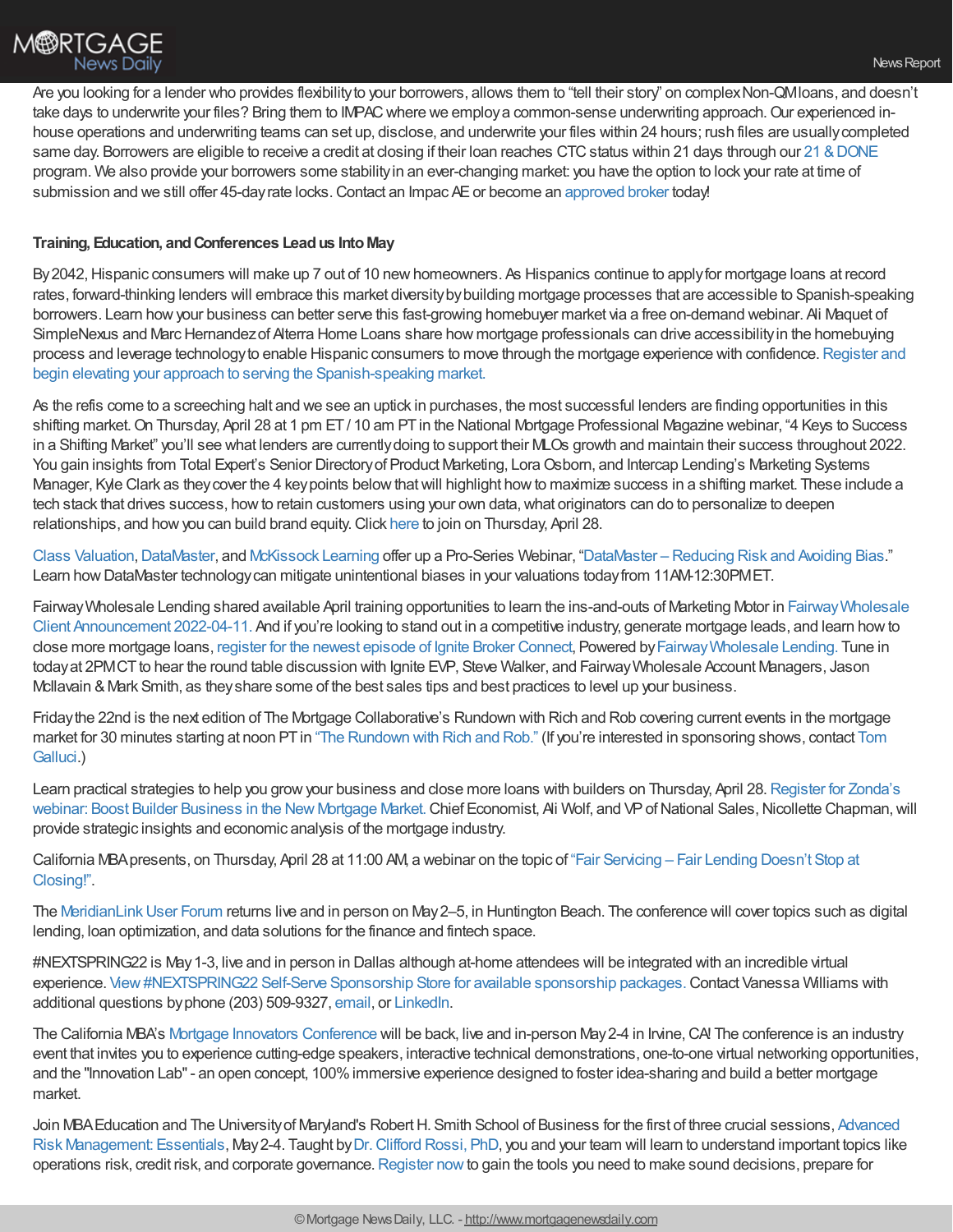# **M®RTGAGE News Daily**

#### potentials risks, and stayahead of the pack.

Join MMLA for important webinar on May 3rd to hear how the market is reacting to inflation and the Ukraine war. How will these events impact home prices, interest rate hikes, and credit availability? Hear from Joel Kan, AVPfor the Mortgage Bankers Association (MBA). Joel is an expert in economic and industry forecasting and manages to present this information in a fun and relatable manner. Register for MMLA's Economic Update on May 3 presented via Zoom. Log-in information will be sent 1 day prior to the event. Webinar is free to MMLA members (a small contribution to MORBANPAC is requested), \$20 to non-MMLA Members.

The [California](https://www.originatorconnectnetwork.com/events/california-mortgage-expo-irvine) Mortgage Expo is in person on Thursday, May 5th. Accept an invitation to attend for free, join Vincent Valvo, CEO, Originator Connect Network as his guest in Irvine by [clicking](https://nam12.safelinks.protection.outlook.com/?url=https%253A%252F%252Fr20.rs6.net%252Ftn.jsp%253Ff%253D001M0LxLPk4Ru3xPewZLs7IKurhKYfPWNk8DJhrdK_ukbVMPOTNTakYrbte7NmxWp6N5-ekcdzSwqT5HxikfbdeVlQ4fhMo0Vg44pu_QxtMsjVY-5Eh4OPSpWPAD5toIWeDGb09LEoZgVVB4LJ_l-teYnSczs8C9-vmtuW-0U1Qf_tJzmjmZEfxomllCKxpvmjP46LYnUGY0KUs15x67PdT97TSsAm7kb9m%2526c%253DrV0_fLtI2NvsRzk08UTSb282whMIXOZ9qEspQv2XtBKTxhsAnpspnQ%253D%253D%2526ch%253DEyzbCmkutsj-0DBv3btn1z1N5jhwHD7VNqtIC_T1cVeHXkJvDu2RmQ%253D%253D&data=05%257C01%257C%257Cf7ef0d15a50d4b26ad2408da1e4d6c0f%257C84df9e7fe9f640afb435aaaaaaaaaaaa%257C1%257C0%257C637855615135013071%257CUnknown%257CTWFpbGZsb3d8eyJWIjoiMC4wLjAwMDAiLCJQIjoiV2luMzIiLCJBTiI6Ik1haWwiLCJXVCI6Mn0%253D%257C3000%257C%257C%257C&sdata=z8%252FAhTFFFf6SD0ecVqx7Fh2RluFbELcjGDutMxhuocE%253D&reserved=0) here and using his code, VINCEFREE, when prompted in the registration. There is an optional FREE, live NMLS class on Friday, May 6th, and an optional free Build-a-Broker workshop in the afternoon on Wednesday, May 4th.

The MBAGLive [Convention](https://mbaglive.com/) will be held May9–12 at The Ponte Vedra Inn and Club. Viewthe site for all of the information you need: Registration, accommodations, current sponsors, howto become a sponsor, the general schedule, and speakers.

In Ohio, the OMBA 2022 Annual Convention – "Rising To Meet Tomorrow" Monday and Tuesday, May 9-10, 8 hr. In-Person CE Training on Wednesday, May11th. For more details or questions, contact [JayPascoe,](mailto:jpascoe@ohiomba.org) Executive Director, and COO.

### **Capital Markets**

Mortgage tech disruptor [Polly](https://hubs.ly/Q018lN870)announced the implementation ofGNMASecuritization in their Loan Trading [Exchange](https://hubs.la/Q018f8Rx0), including a first-of-itskind Pool Builder functionalitythat enables sellers to not onlycreate, but manipulate pools of government loans and see the immediate impact of everyaction.Using Pool Builder, sellers can create specified pools with the option to evaluate multiple settlement months and carry, while taking advantage of specified payups and the dilution of high-balance loans. Benefits and tradeoffs of every action are tracked at the loan-, pool-, and overall execution-level, creating unprecedented transparencyinto the optimization of proceeds.[Contact](https://hubs.la/Q018lNSM0) Pollyto learn more about this unique functionality, and howthe companyis setting the newstandard in mortgage capital markets technology.

Looking at rates, sorryto sound like a broken record, but the **sell-off inthe bondmarket continuedyesterday**on concerns of an overly hawkish Fed. St. Louis Fed President Bullard said a 50 basis point hike was his base case scenario at the Maymeeting, but a 75 basis point hike was not off the table with the Fed having onlyraised rates once at this point. Fed officials opted for the more cautious 25 basis point move at the March meeting because of the uncertaintyaround Russia's invasion ofUkraine, but are now**well behindthe ballwhenit comes** to fighting inflation.

We also saw yesterday that driven by multi-unit activity, housing starts came in at a seasonally-adjusted annual rate of 1.79 million in March, which was higher than expected. This is up 4 percent on a year-over-year basis, but despite the headline increase, starts and permits for single-familyhomes were down 1.7 percent month-over-month and 4.8 percent year-over-year. These figures reflect the **challenges builders are facingwithsupplychainissues,risingcosts for landandlabor**, and drops in homebuyer confidence and affordabilityfrom rising [mortgage](https://www.mortgagenewsdaily.com/mortgage-rates) rates.

Today's economic calendar kicked offwith mortgage applications from MBA,which continue to decrease. Applications were down 5.0 percent from one week earlier, and the Refinance Indexcame in 68 percent lower than the same week one year ago. Later this morning brings March existing home sales, a Treasuryauction of \$16 billion reopened 20-year bonds, and **remarks fromChicagoFedPresident Evans, SanFranciscoFedPresident Daly, andAtlanta FedPresident Bostic**, before the latest Beige Book is released. The Deskwill purchase up to \$2.1 billion 30-year 3.5 percent and 4 percent MBS. We begin the day with Agency MBS prices better by .250 and the 10-year yielding 2.87 after closing yesterdayat 2.91 percent.

### **Jobs, IMBWanted, andAppointments**

"Are you interested in selling your mortgage company? With the increase in [interest](https://www.mortgagenewsdaily.com/mortgage-rates) rates, it has been challenging for smaller mortgage companies to stayafloat. Trying to balance all the overhead and operating expenses within your business can be overwhelminglystressful during a time like this. You mayhave thought about selling your business but are concerned that your wonderful employees will become unemployed. In these unprecedented times, however, it is crucial to think about your long-term sustainability. We are a nationwide wholesale lender that is seeking to acquire your mortgage company and will smoothly transition your employees into a new home. If you are interested, please confidentiallyreach out to [Anjelica](mailto:anixt@robchrisman.com) Nixt."

Are you a Loan Officer eager to make a change? [Newrez](https://www.newrez.com/) is actively seeking Loan Officers in the following areas: Beverly Hills, CA, Manhattan Beach, Ca, Las Vegas, NV, and Columbus, OH. This incredible opportunity provides an outstanding platform for Loan Officers to growtheir purchase business and stabilize their income. "I have been in the mortgage industryfor over 30 years, and I can honestlytell you